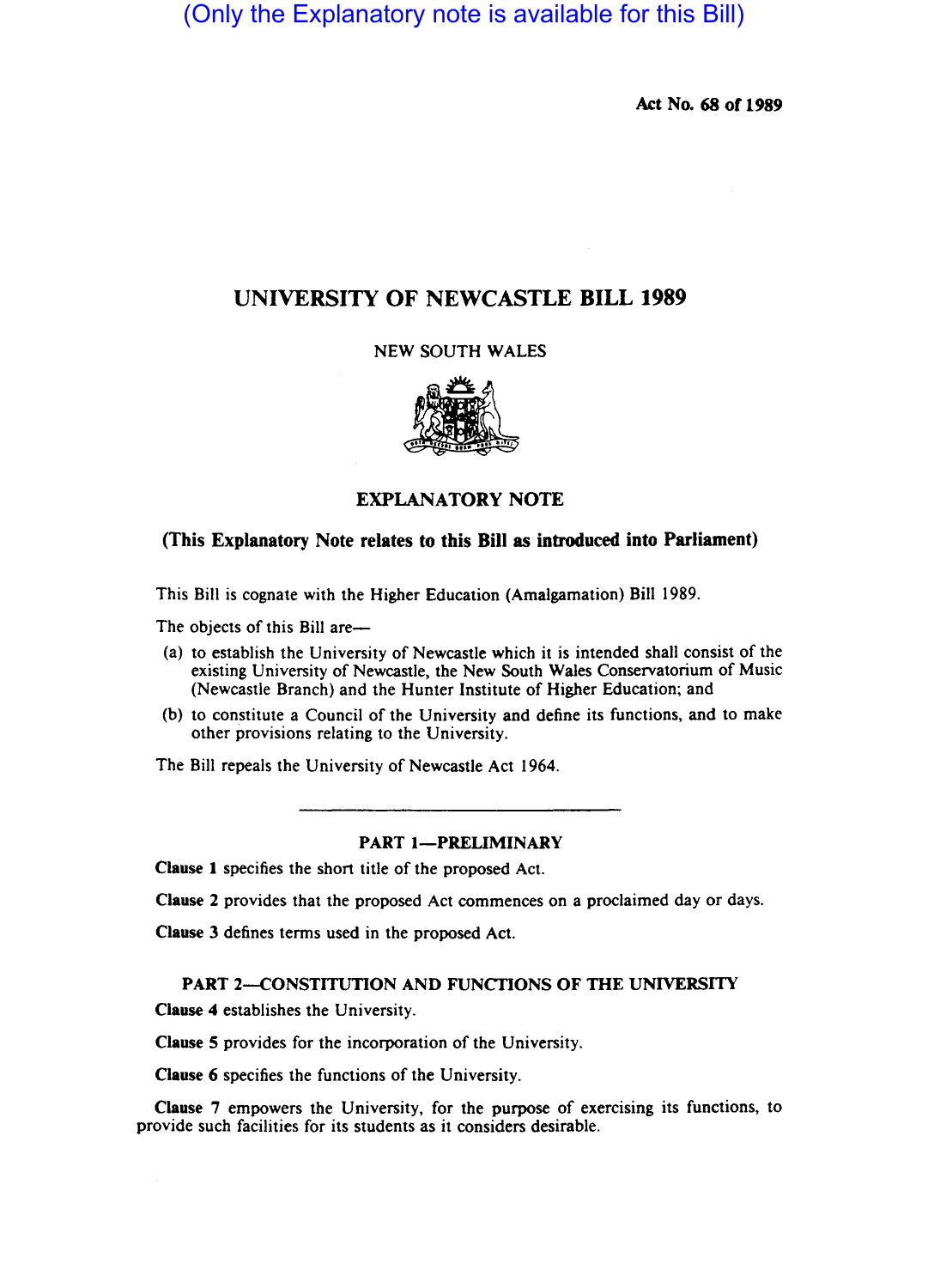### PART 3-THE COUNCIL, AUTHORITIES AND OFFICERS OF THE UNIVERSITY

Clause 8 establishes a Council of the University which is to be the governing authority of the University.

Clause 9 provides that the Council of the University shall consist of parliamentary, official. appointed and elected members.

Clause 10 contains provisions relating to the Chancellor of the University.

Clause 11 contains provisions relating to the Deputy Chancellor of the University.

Clause 12 provides that the Vice-Chancellor is the principal executive officer of the University.

Clause 13 designates His Excellency the Governor as the Visitor of the University.

Clause 14 describes the University Convocation.

Clause 15 establishes an Academic Senate of the University.

#### PART 4-FUNCTIONS OF COUNCIL

#### Division 1-General

Clause 16 invests the Council with miscellaneous powers relating to academic, staffing and other matters.

Clause 17 permits the Council to delegate its functions.

#### Division 2-Property

Clause 18 specifies the powers of the Council relating to property and places certain restrictions on the Council dealing with land of the University.

Clause 19 gives the Council, subject to certain restrictions, the control and management of land of the Crown on which the University is conducted.

Clause 20 provides for the resumption or appropriation of land for the benefit of the University.

Clause 21 provides for the vesting in the University of land of the Crown on which its activities are conducted.

#### PART 5-GENERAL

Clause 22 enables the Treasurer, with the approval of the Governor-in-Council, to advance money to the University for its temporary accommodation.

Clause 23 provides for the financial year of the University.

Clause 24 forbids religious or political discrimination in the admission of students, the conferring of degrees and awards and the appointment of staff.

Clause 25 provides for the exemption of persons, on the grounds of conscience, from membership of the body corporate of the University or from Convocation.

Clause 26 enables the re-appointment or re-election of a person to any office under the proposed Act which the person has held and for which he or she is still suitably qualified and eligible.